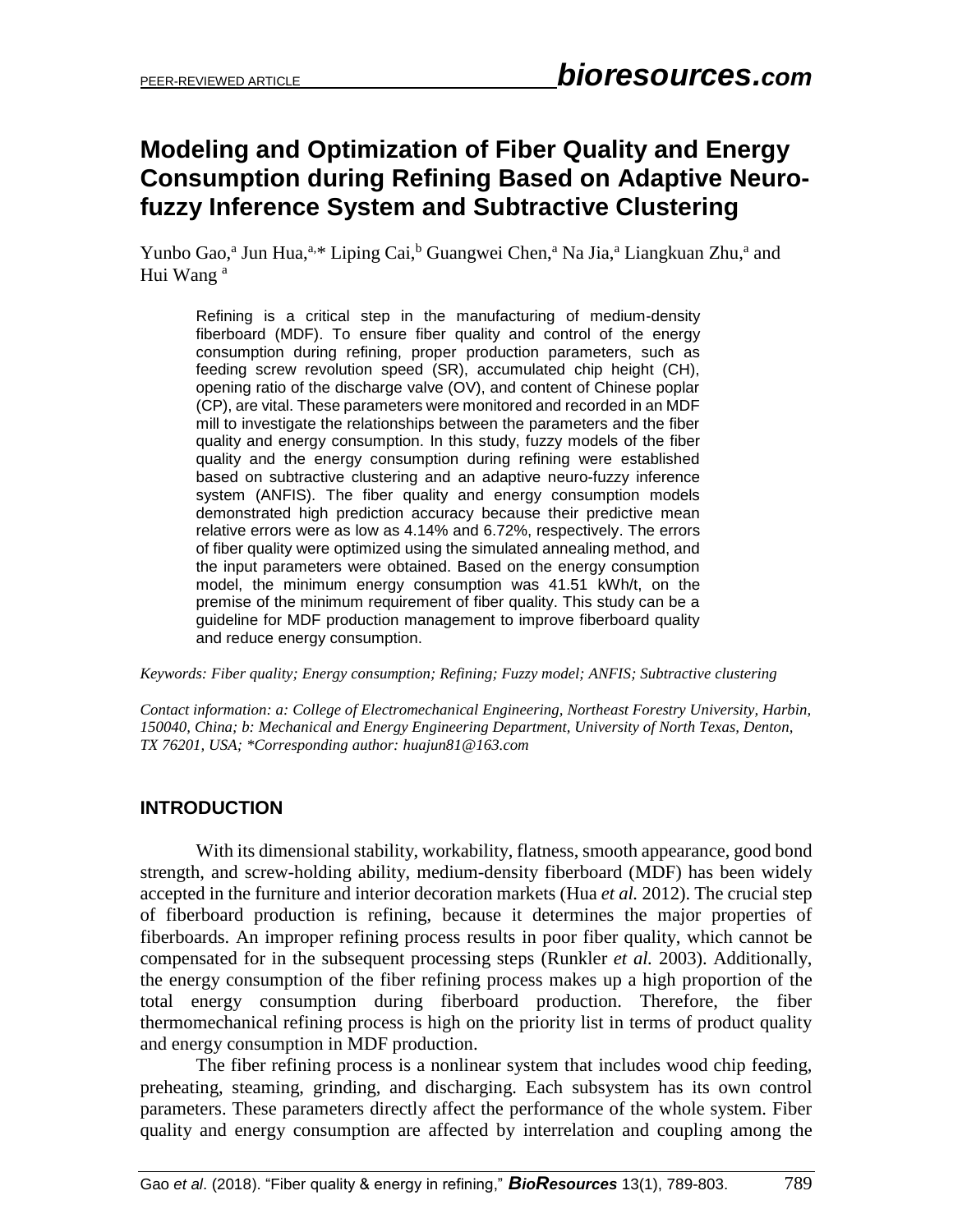subsystems. Therefore, it is difficult to establish a precise mathematical model to linearly represent the relation between property indices and production parameters. The structure of the adaptive neuro-fuzzy inference system (ANFIS) is decided by subtractive clustering that can avoid regular expansion (Yue *et al.* 2006; Wu and Zhou 2007). With the advantages of relatively fast convergence, small error, fewer samples, and the ability to approximate nonlinear functions with arbitrary precision (Jang 1993), ANFIS and the subtractive clustering method (SCM) provide an effective way to solve the control problem of this type of complex nonlinear process. Additionally, ANFIS-SCM avoids the problems of low precision of the expert system control and the "bottleneck" of the acquisition of the knowledge. Model parameters are acquired by neural network learning at the same time, which solves the problem of traditional fuzzy control model parameters that are difficult to be determined (Fan *et al.* 2015).

Modeling and optimizing for fiber quality and energy consumption in the refining process have been investigated in prior research. Karlström and Eriksson (2014) established a micromodel describing the fluid mechanics of refining cellulose, as well as an extended thermodynamic model that described the balance between the raw material and energy in the whole refining process, to realize a more realistic dynamic viscosity of the actual estimated fibers. The results showed that the dynamic viscosity of fiber was related to the refining energy consumption at the macro and micro levels. Berg *et al.* (2008) established an analytical model used to estimate the strain energy density in the process of the wood chips being stretched or cut into fibers. The results showed that the energy consumption was determined by the microfibril angle of the wood secondary wall, loading direction, cell wall thickness, fiber separation mode, moisture content, and temperature, and that the energy consumption needed for earlywood fiber separation was lower than that of latewood fibers. Li *et al.* (2007) developed an energy model for MDF production. The thermal energy demand was estimated with the input of annual production, operation hours, product grade, and fiber drying method. The effects of thermo-mechanical refining conditions on the properties of MDF made from black spruce (*Picea mariana*) bark were evaluated by Xing *et al.* (2006), and the results indicated that the preheating retention time significantly affected both the modulus of rupture (MOR) and the modulus of elasticity (MOE). The steam pressure significantly influenced the internal bond strength (IB), MOR, and MOE. However, the previously described studies investigated the effect of production parameters solely on either fiber quality or energy consumption, and no study has been completed to optimize the fiber size/quality and the minimize energy consumption simultaneously.

The data-based modeling and model-based optimization are important topics in the control of industrial production today. The ANFIS and subtractive clustering method have been successfully applied in these fields, as they seem especially suited to model the complex nonlinear processes of real-world industries. The fuzzy clustering method was applied to data modeling, data compression, and process optimization by Runkler *et al.* (2001), and they were able to minimize cost function under the premise of meeting the qualified recycled paper production. The ANFIS and subtractive clustering method was developed to estimate normalized electromyography (NEMG) responses by Çakıt and Karwowski (2017). As demonstrated by the experimental results, ANFIS and the subtracted clustering method had better predictive accuracy than multiple linear regression. The models for rock porosity and rock water saturation were developed by Fattahi and Karimpouli (2016) with the support vector regression-particle swarm optimization (SVR-PSO) method and ANFIS-SCM, respectively, and the results indicated that the ANFIS-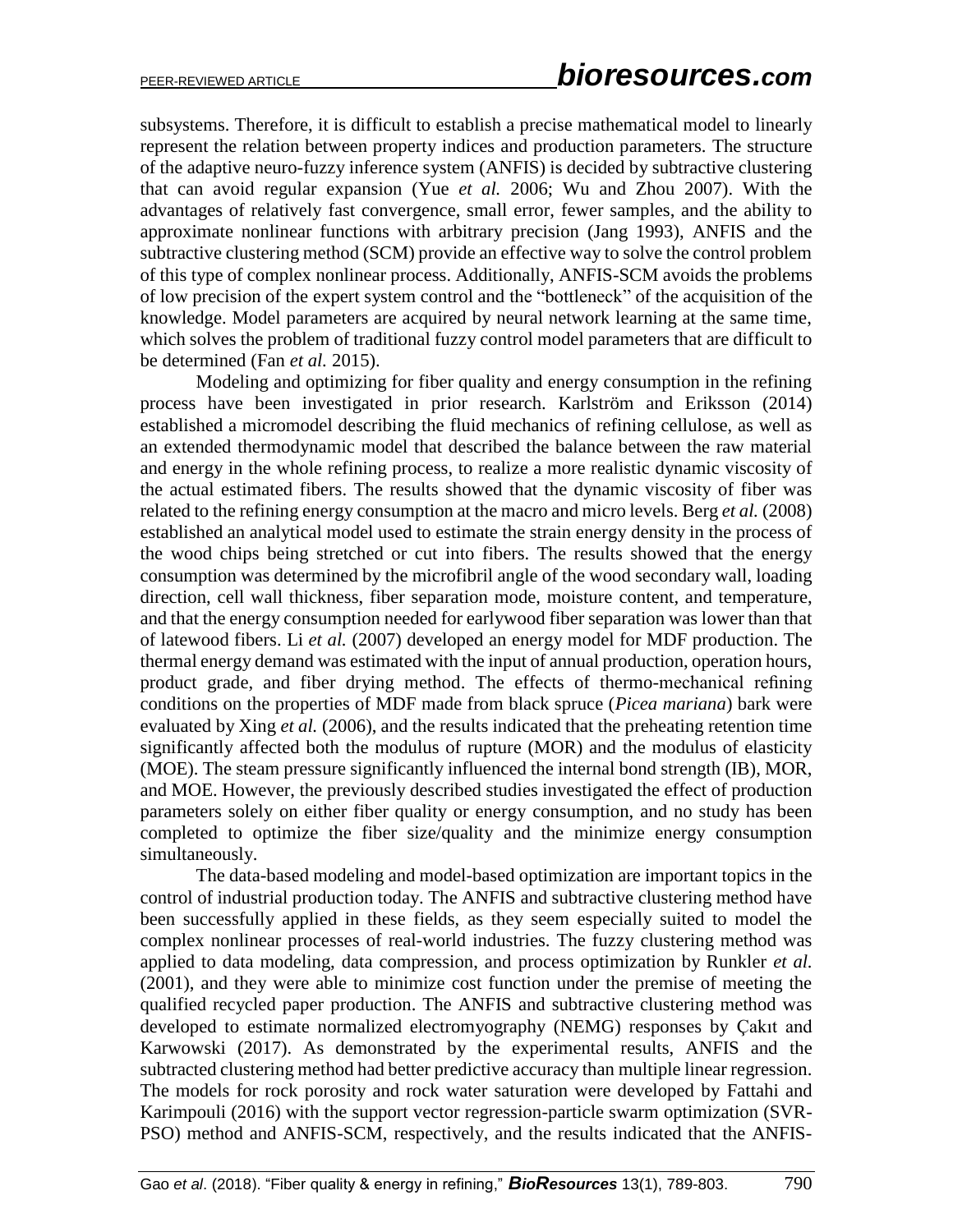SCM model had strong potential for indirect estimation of porosity and water saturation with a high degree of accuracy and robustness. Although ANFIS-SCM has been employed in many fields because of its advantages of nonlinear relationship expression, it is unique to use ANFIS-SCM for the modeling of the fiber quality and the energy consumption during the refining in fiberboard production.

In this study, high fiber quality and low energy consumption were chosen as the objectives. Fiber quality and energy consumption are usually represented by the amount of qualified fibers (QF) and the SEC (the energy consumption divided by total amount of dry fibers), respectively. The data from the actual production processes were used to establish the models for fiber quality and energy consumption based on ANFIS-SCM. With these models, fiber quality and energy consumption can be predicted online. The minimum requirement of fiber quality was selected as target quality. With the use of the simulated annealing method, which is an optimization algorithm method, the input parameters that meet the minimum requirement of fiber quality were optimized based on the fiber quality model. The minimum energy consumption was obtained based on the energy consumption model, on the premise of the minimum requirement of fiber quality, which could be of great importance to reduce energy consumption in the fiber refining process.

## **EXPERIMENTAL**

#### **Materials**

The experiments were performed at a local MDF mill with an annual production of 150,000 m³ in Beijing, China. The experimental material was a wood species mixture of Chinese poplar (*Populus lasiocarpa* Oliv*.*) and Chinese larch (*Larix potaninii* Batalin). Chips of Chinese poplar were stored separately and then mixed with chips of other wood species, making it easy to ensure the content of Chinese poplar chips. The chips were defibrated in the 50-ICP Refiner manufactured by Andritz Group (Graz, Austria) with a rated power of 4000 kW, 54SB020 disks with a diameter of 1372 mm, and a revolution rate of 1500 r/min.



**Fig. 1**. Technological refining process: 1- Pre-heater; 2- Feeding screw; 3- Refiner; 4- Discharging pipe fiber to dryer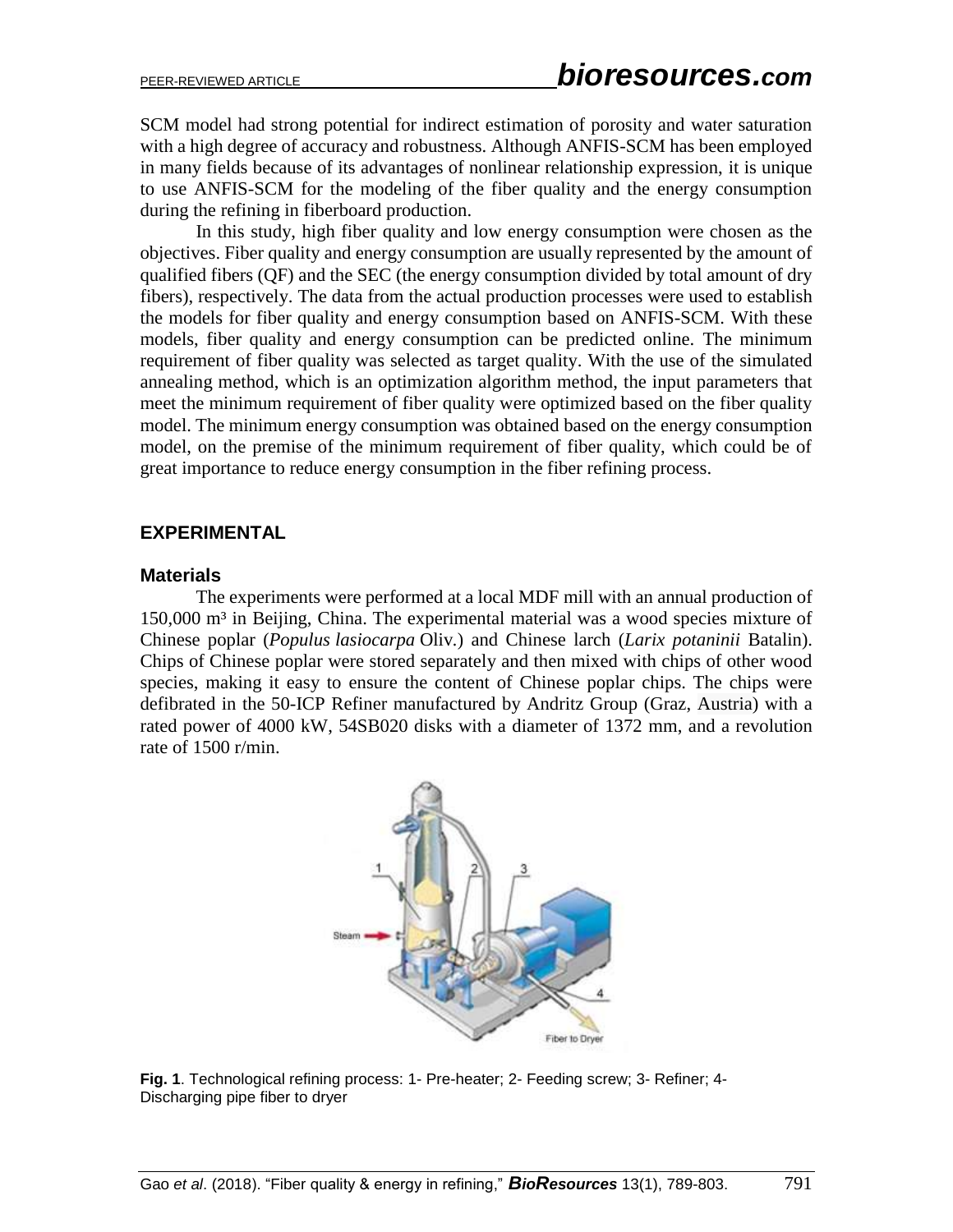The refining process is shown in Fig. 1. The wood chips were preheated using steam in the pre-heater (1). Retention time was controlled by the height of the accumulated chips in the pre-heater. After steam-softening, they were discharged to the refiner (3) through a feeding screw (2). The refined fibers were discharged through the discharge pipe (4). The amount of unloaded fibers was adjusted by opening the valve installed on the discharging pipe.

The gap between the two disks in the refiner was pre-set to 0.1 mm. The steam pressure at the entrance of the refiner remained constant during the trial, but it may have varied slightly with the opening of valve (OV). The actual steaming pressures varied normally with a mean value of 0.869 MPa and a standard deviation of 0.003 MPa (with an average temperature of 173  $\degree$ C and standard deviation of 24  $\degree$ C) during the pre-heating process. The moisture content of the wood chips increased during the chip washing and steaming. However, without adding any dilution water, the final moisture content was 50%, as a result of the feeding screw squeezing the moisture from the chips in the feeding pipe. The moisture content was measured when replacing the disks (Hua *et al.* 2012).

Experimental data were acquired in the production spot for 21 days, mainly containing monitoring data of the total controlling refiner, and then were counted and analyzed. The production parameters, including screw revolution speed (SR), chip height (CH) in the steaming pot, opening ratio of the discharge valve (OV), content of Chinese poplar (CP), and the variation in specific energy consumption (SEC) in the refining process were monitored and recorded. All the data were recorded hourly and the reported values were the averages of 8 values (every 8-hour). Among the predictor variables, the average of CH ranged from 4 m to 5.7 m (with a standard deviation ranged from 0.08 m to 0.35m), the average of SR varied from 33 rpm to 76 rpm (with a standard deviation in the range of 0.65 rpm to 3.46 rpm), the average of OV fluctuated from 13.4% to 100% (with a standard deviation within the limits of 1.39% to 3.46%), and the average of CP changed from 12% to 63% (with a standard deviation ranged from 0.11% to 2.25%).

The fiber quality was evaluated by its size, which was graded by a vibrating type fiber classifier. Large fibers can result in poor board appearance, while smaller fibers can reduce the strength of the boards (Shi *et al.* 2006). Technically, separated fiber was required for structural integrity, *i.e.*, less broken material, a moderate ratio of length/width in shape, and a size between 20-mesh and 120-mesh (Chen 2012). Based on the mill's good manufacturing practices, it was recommended that the fiber with a size between a screen mesh of 20-mesh and 120-mesh be appropriated for MDF was considered to be qualified. Fibers larger than 20-mesh needed to be further defibrated, while those smaller than 120 mesh were screened out, because they would result in a strength reduction for MDF boards. The percentage of qualified fiber can be determined in the following way:

1. Sampling: sampling the fiber in the slab-forming part of the fiberboard production line hourly.

- 2. Weighing and screening: weighing 10 g of fiber with a physical balance, screening the fiber into qualified fiber with a vibrating fiber screen mesh (20-mesh to 120-mesh), and then weighing the screened qualified fiber.
- 3. Calculating: The percentage of qualified fiber in total fiber  $=$  (The weight of qualified fiber (g)/10 g total fiber)  $\times$  100%.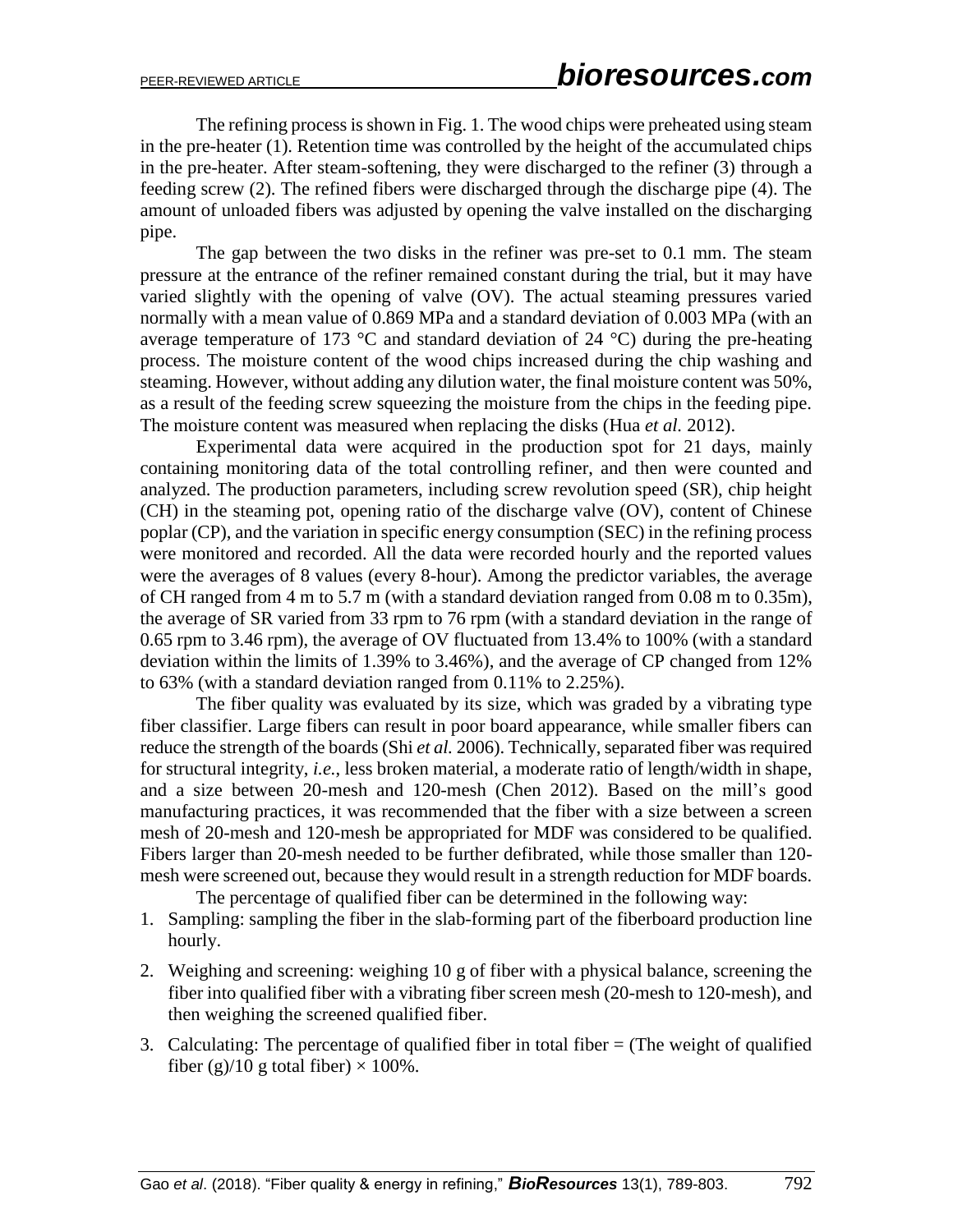The fiber quality and energy consumption were applied to assess the performance of the refiner. The inputs were SR, CH, OV, and CP, while the outputs were QF and SEC, respectively. Fuzzy models of the fiber quality and energy consumption were established.

## **Methods**

The study included modeling and optimization. The [modeling](file:///D:/Youdao/Dict/7.1.0.0421/resultui/dict/) consisted of three main phases. In the first phase, experimental data were collected in a MDF mill, and then they were divided into training data and checking data. In the second phase, to reduce complexity and improve convergence rate, subtractive clustering was used to sort the input on the premise of meet the precision. In the third phase, two ANFIS models were developed to investigate the relationships between the parameters and the fiber quality and energy consumption. The main steps of modeling are illustrated in Fig. 2.



**Fig. 2.** The main steps of [modeling](file:///D:/Youdao/Dict/7.1.0.0421/resultui/dict/)

With respect to optimization, the target function was calculated based on the fiber quality model; the simulated annealing was used to optimize the procedure, and the input parameters were obtained. Based on the energy consumption model, the minimum energy consumption was found on the premise of the minimum fiber quality. The processes of optimization are shown in Fig. 3.



**Fig. 3.** The processes of optimization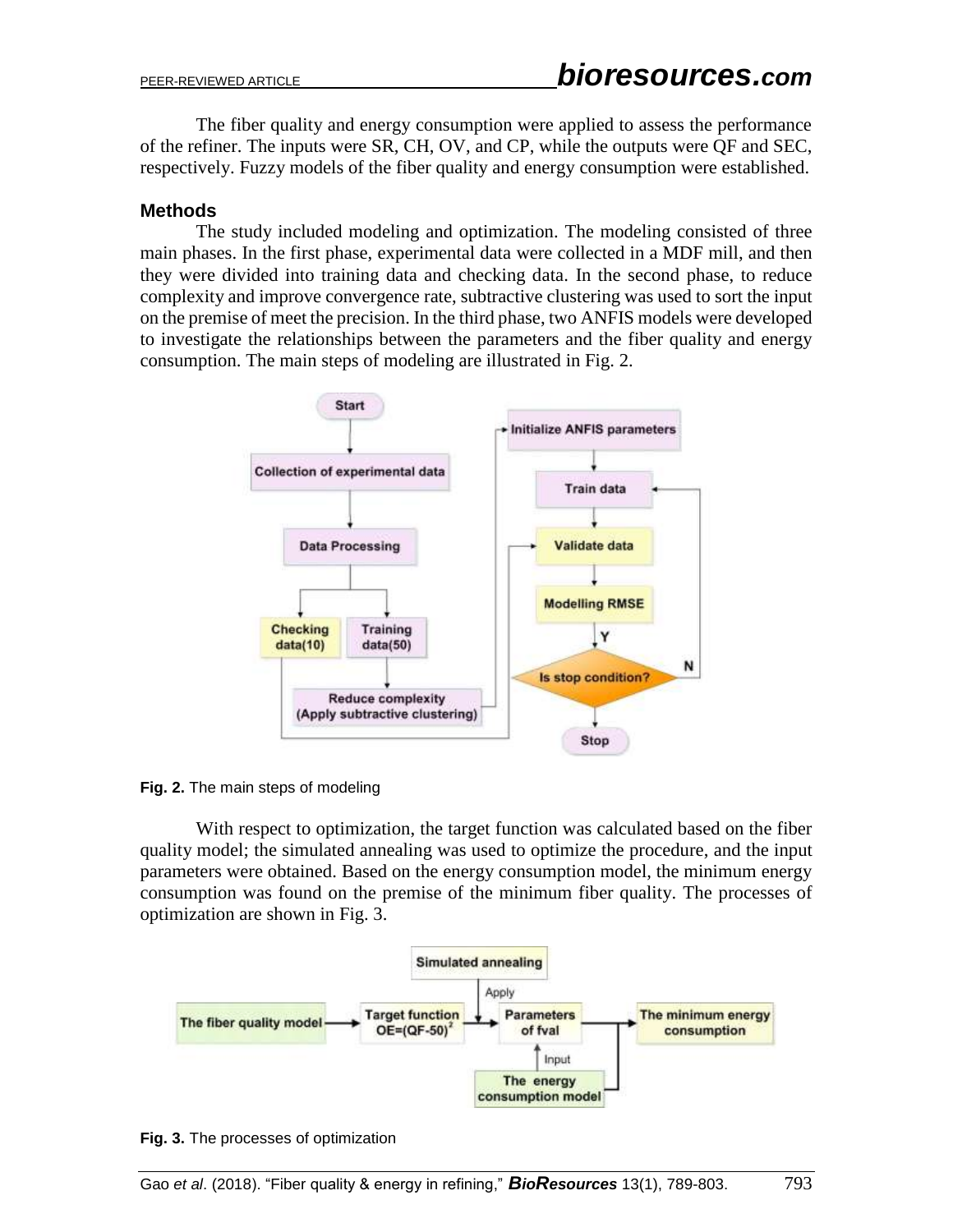### *Subtraction clustering*

Chiu (1994) introduced the SCM, in which data points are considered as the candidates for a center of clusters. The algorithms are as follows:

At first, a collection of *n* data points  $\{X_1, X_2, X_3, \ldots, X_n\}$  in an M-dimensional space is considered. Because each data point is a candidate for a cluster center, a density measure at data point  $X_i$  is defined as,

$$
D_i = \sum_{j=1}^n \exp\left(-\frac{\left\|x_j - x_j\right\|^2}{(r_a/2)^2}\right) \tag{1}
$$

where  $r_a$  is a positive constant. Therefore, a data point will have a high-density value if it has many neighboring data points. The radius *r<sup>a</sup>* defines a neighborhood; data points outside this radius contribute only slightly to the density measure. After the density measure of each data point has been calculated, the data point with the highest density measure is selected as the first cluster center.

Let  $X_{c1}$  be the point selected and  $D_{c1}$  its density measure. Next, the density measure for each data point  $x_i$  is revised as follows,

$$
Di = D_i - D_{c1} \exp(-\frac{\left\|x_i - x_{c1}\right\|^2}{(r_b/2)^2})
$$
 (2)

where  $r_b$  is a positive constant. After the density calculation for each data point is revised, the next cluster center  $X_c$ <sub>2</sub> is selected, and all of the density calculations for data points are revised again. This process is repeated until a sufficient number of cluster centers are generated.

#### *Adaptive neuro-fuzzy inference system*

Jang (1993) introduced the ANFIS, which is a fuzzy inference system implemented in the framework of an adaptive neural network (Soualhi *et al.* 2013). Recently, ANFIS has been employed successfully in prediction problems, where the prediction is carried out *via* a fuzzy system while its parameters are optimized through an artificial neural network.

An ANFIS is a multilayer feed-forward network that uses neural network learning algorithms and fuzzy reasoning to map inputs into an output (Wang and Elhag 2008). Suppose that there is an ANFIS with two inputs,  $x_1$  and  $x_2$ , and two outputs,  $y_1$  and  $y_2$ , represented. Based on the first-order Sugeno fuzzy model, two typical rules set with two fuzzy rules can be expressed as follows:

Rule 1: if 
$$
x_l
$$
 is  $A_1$  and  $x_2$  is  $B_1$  then  $y_l = a_l x_l + b_l x_2 + c_l$ 

Rule 2: if  $x_1$  is  $A_2$  and  $x_2$  is  $B_2$  then  $y_2 = a_2x_1 + b_2x_2 + c_2$ 

Figure 4 shows the ANFIS structure in five layers (Jang 1993; Jang *et al*. 1996). Layer 1 is a fuzzification layer that outputs the membership function of the corresponding input fuzzy set. Layer 2 is a rule layer, and every node in this layer is a fuzzy rule, with the output node indicating the fitness value of each rule. Layer 3 is a normalization layer, and the normalization of the last layer output is performed. Layer 4 is a defuzzification layer, which determines the output of each fuzzy rule. Layer 5 is the output layer, calculating the output of all of the rules.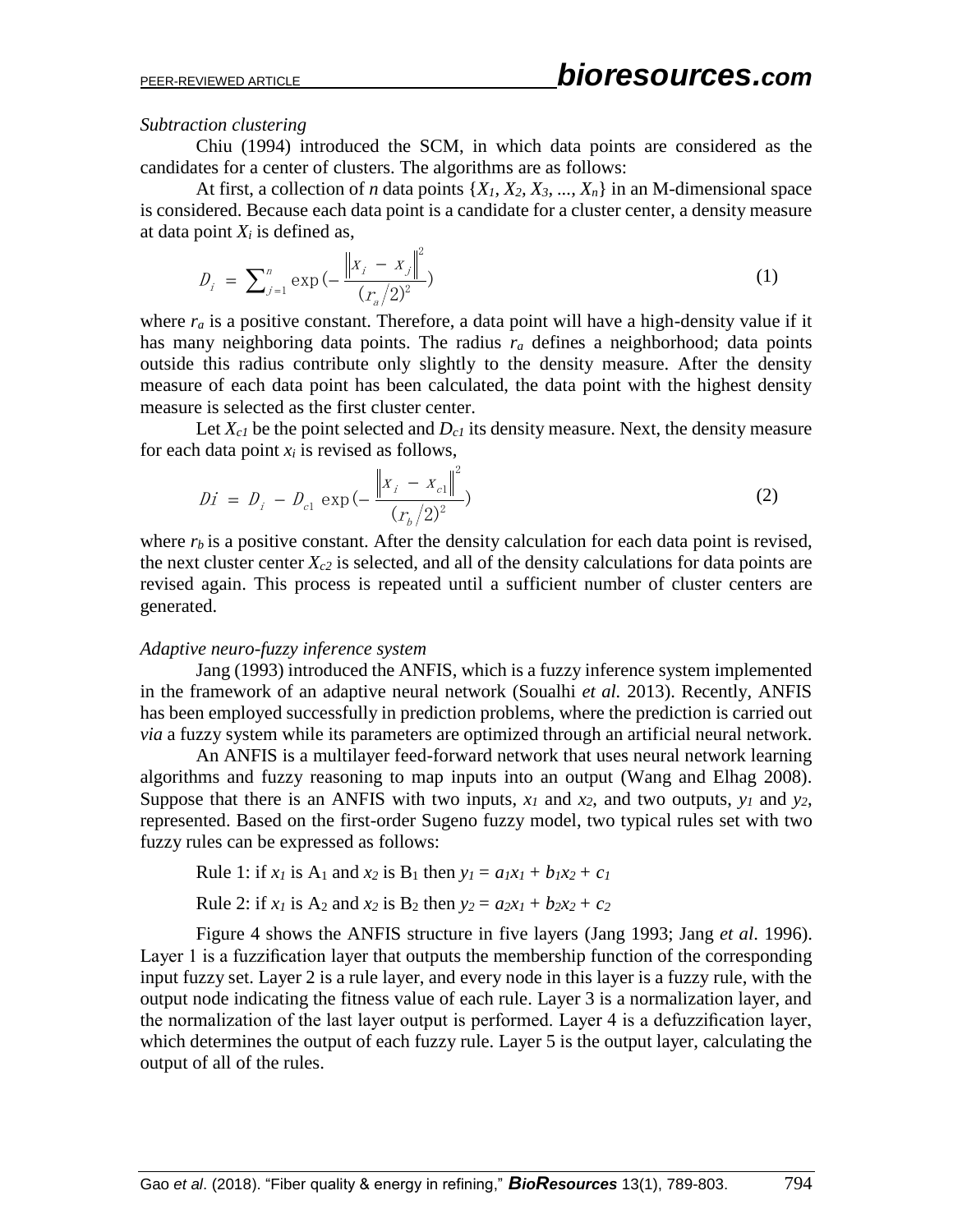

**Fig. 4.** The ANFIS structure of the model

#### *Fuzzy models for the fiber quality and energy consumption*

From the experiments, 246 groups of data were obtained, and 60 representative groups of data were selected as samples. The former 50 groups of training data were used to establish the models, while the latter 10 groups of data were chosen to validate the model. The model structures were obtained based on the experimental data and "ANFIS-SCM."

The inputs for the QF fuzzy model were SR, CH, OV, and CP, and the output was QF. To decrease the number of fuzzy rules, the SCM was applied to optimize them. A cluster radius of 0.5 was determined to sort the data. The initial step size was 0.1, the training error goal was 0, and the number of epochs was 100. The smallest value of the checking data error occurred at the 35th epoch. The ANFIS model structure generated from the subtraction clustering method is shown in Fig. 5. Each type of input parameter was divided into 6 fuzzy partitions, and the fuzzy system acquired 6 fuzzy rules based on the experimental data.



**Fig. 5.** QF ANFIS model structure generated by SCM

The inputs of the SEC model were the same as those used for the QF model. The output was SEC. A cluster radius of 0.5 was determined to sort the data. The initial step size was 0.15, the training error goal was 0, and the number of epochs was 100. The smallest value of the checking data error occurred at the 32nd epoch.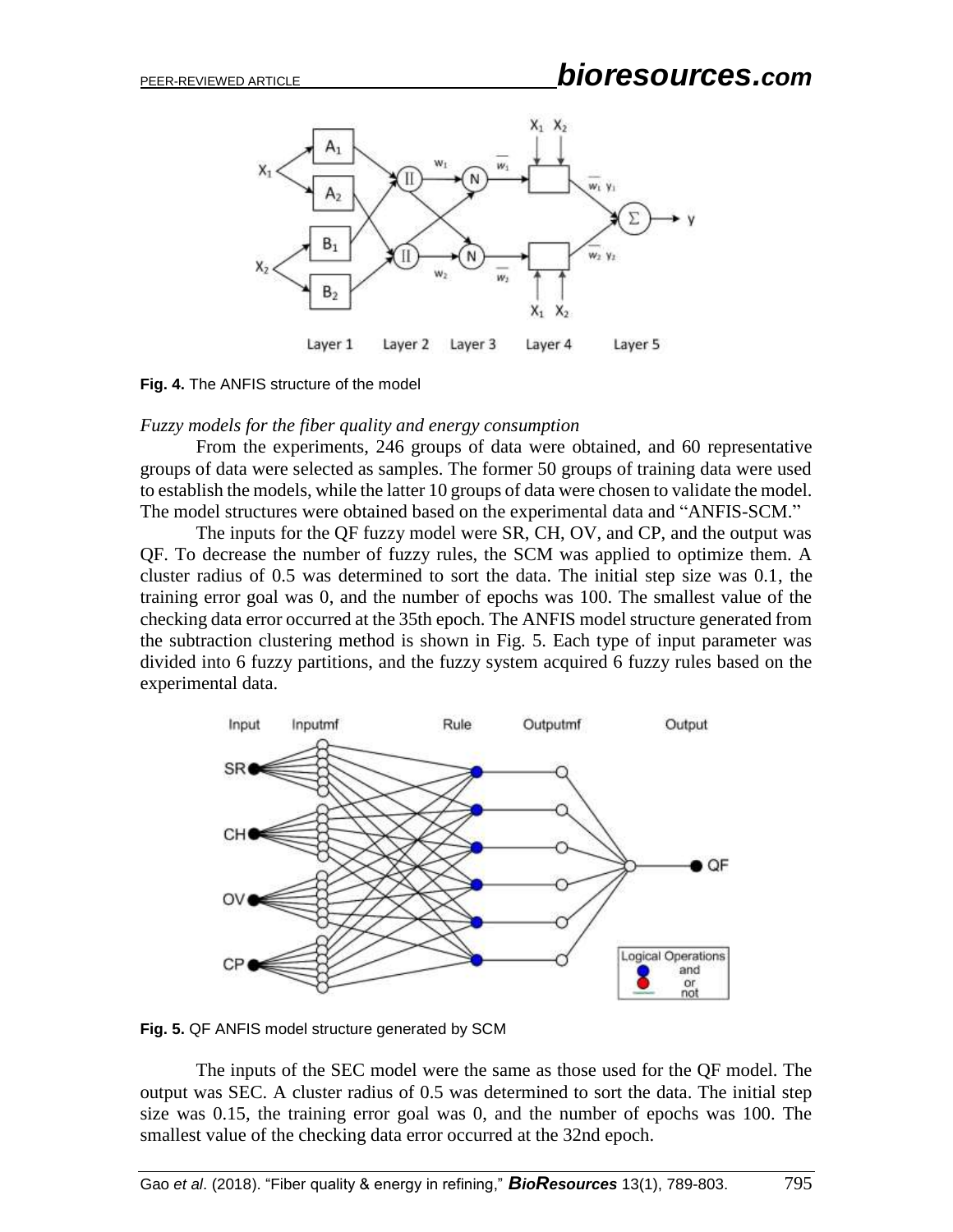The SEC ANFIS model structure generated by the SCM is shown in Fig. 6. Each type of input parameter was divided into nine fuzzy partitions, and the fuzzy system acquired nine fuzzy rules based on the experimental data.



**Fig. 6.** SEC ANFIS model structure generated by SCM

### *Optimization of refining based on the models*

Not all of the fibers were qualified in the practical production. When the qualified fiber content is more than 50% of the total fiber, the total fiber can be considered as qualified (Chen 2012). The production parameters can be optimized based on the energy consumption predicted by the model. Therefore, the minimum energy consumption was determined as the energy consumption meeting the minimum requirements of the fiber quality to decrease energy consumption in practical production.

To achieve the target quality, the quality errors (*QE*) were set as the target function. The quality errors can be defined as the square of the difference between the qualified fibers and the minimum requirements of the fiber quality (50%). The quality errors were determined as follows (Eq. 3),

$$
QE = (QF - 50)^2 \tag{3}
$$

where  $QF$  is the qualified fibers  $(\%)$ , and 50 is the minimum percentage of required qualified fiber.

To avoid local optimization termination, a large number of candidate solutions were tested, and the best solutions were obtained. Of a number of programs, the simulated annealing method had better performance in the global optimization. Thus, the simulated annealing method was used in this study. The minimum and maximum critical values supplied by experts were chosen as constraint conditions (Runkler *et al.* 2003).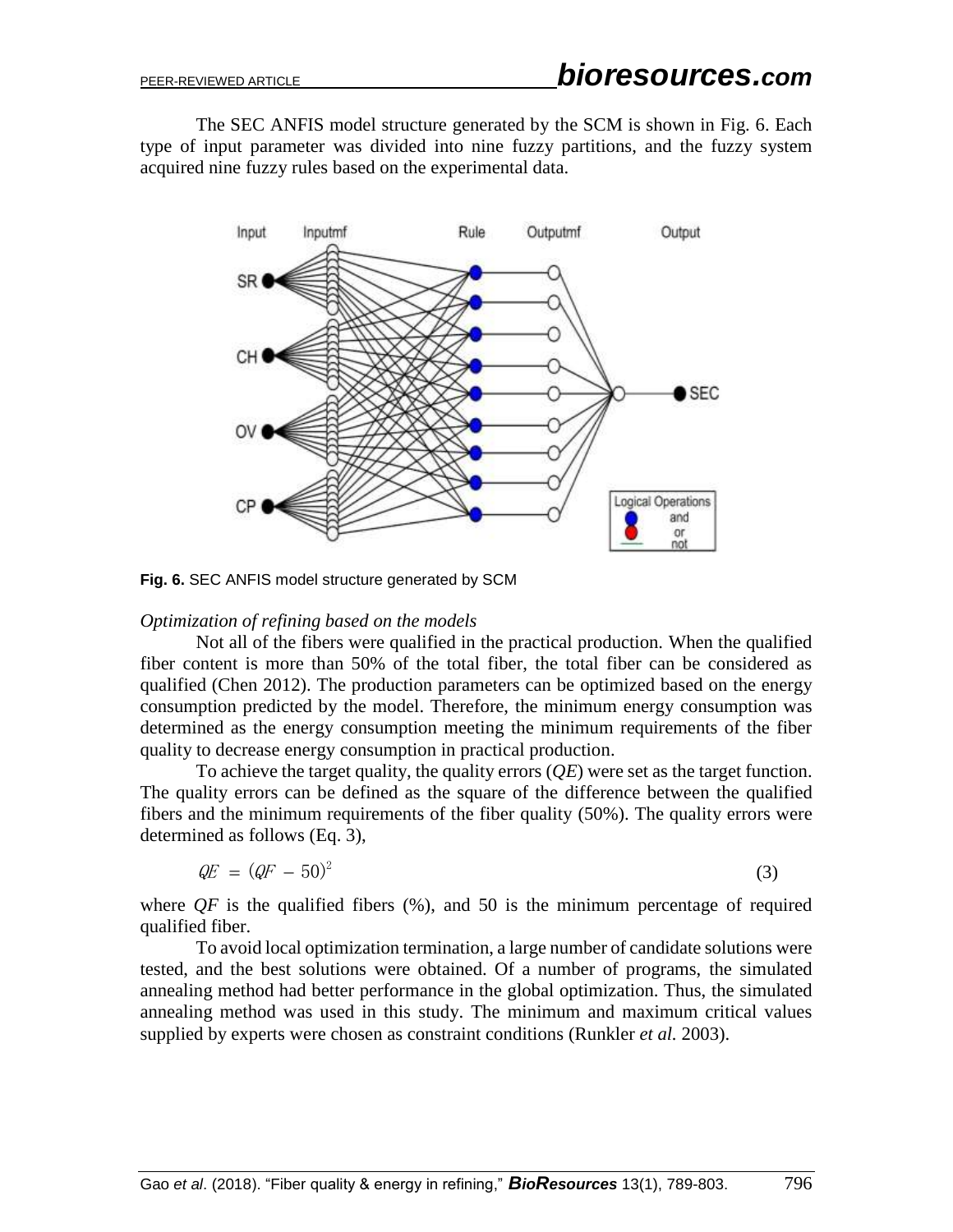# **RESULTS AND DISCUSSION**

## **Conclusion Functions of the Models**

The nonlinear ANFIS global model was synthesized from local models represented by lineal conclusion functions. The liner subsystems can approximate to a complex nonlinear system using a nonlinear mapping function of the fuzzy logic system to an arbitrary precision.

The conclusion function for the fiber quality fuzzy model can be linearly described by *OV*, *CH*, *SR*, and *CP* as following (Eq. 4),

$$
QF = aiOV + biCH + ciSR + diCP + ei \t (i = 1, 2, ..., 6)
$$
 (4)

where  $QF$  is the qualified fibers  $(\%)$ ,  $OV$  is the opening ratio of the valve in the discharge pipe (%), *CH* is the chip height in the pre-heater (m), *SR* is the feeding screw revolution speed in the chip feed pipe (rpm), *CP* is the content of Chinese poplar  $(\%)$ , and  $a_i$ ,  $b_i$ ,  $c_i$ ,  $d_i$ and  $e_i$  ( $i = 1, 2, \ldots, 6$ ) were extracted model parameters for the conclusion functions of the fiber quality model (Table 1).

**Table 1**. Extracted Model Parameters for the Conclusion Functions of the Fiber Quality Model

| ai | -5.126   | $-0.319$ | $-6.617$  | 7.728    | -15.960   | $-1.279$   |
|----|----------|----------|-----------|----------|-----------|------------|
| bi | -46.780  | $-2.669$ | $-64.120$ | -276.100 | -637.600  | $-160.000$ |
| Ci | 0.139    | $-1.292$ | 1.176     | $-1.902$ | $-20.630$ | 7.892      |
| ai | $-0.960$ | 2.481    | 0.275     | 2.769    | $-9.039$  | 3.354      |
| ei | 591.60   | 52.98    | 784.30    | 1177.00  | 5173.00   | 631.00     |

The conclusion function for the energy consumption fuzzy model can be linearly described by *OV*, *CH*, *SR,* and *CP* as the following (Eq. 5),

$$
SEC = AiOV + BiCH + CiSR + DiCP + Ei \t (i = 1, 2, ..., 9)
$$
 (5)

where *SEC* is the specific energy consumption (kWh/t), *OV* is the opening ratio of the valve in the discharge pipe (%), *CH* is the chip height in the pre-heater (m), *SR* is the feeding screw revolution speed in the chip feed pipe (rpm), *CP* is the content of Chinese poplar (%), and  $A_i$ ,  $B_i$ ,  $C_i$ ,  $D_i$ ,  $E_i$  ( $i = 1, 2, \ldots, 9$ ) are extracted model parameters for the conclusion functions of the energy consumption model (Table 2).

**Table 2**. Extracted Model Parameters for the Conclusion Functions of the Energy Consumption Model

|       |          | 2          | 3        | 4          | 5         | 6        |            | 8          |            |
|-------|----------|------------|----------|------------|-----------|----------|------------|------------|------------|
| $A_i$ | 3.090    | 1.958      | $-2.577$ | 10.170     | $-15.150$ | 3.664    | 15.180     | 10.280     | 14.120     |
| $B_i$ | 32.290   | $-170.500$ | 38.290   | 144.500    | 247.700   | $-0.435$ | $-113.700$ | $-126.500$ | $-141.100$ |
| $C_i$ | $-9.099$ | 6.036      | $-0.246$ | 3.960      | 1.807     | $-8.276$ | $-12.610$  | 3.235      | $-12.740$  |
| Di    | $-1.937$ | $-6.802$   | $-1.397$ | $-0.760$   | $-4.742$  | $-2.085$ | -0.734     | 2.592      | 9.601      |
| $E_i$ | 29.58    | 726.70     | 151.60   | $-1071.00$ | $-177.80$ | $-0.09$  | 340.80     | 151.10     | 85.84      |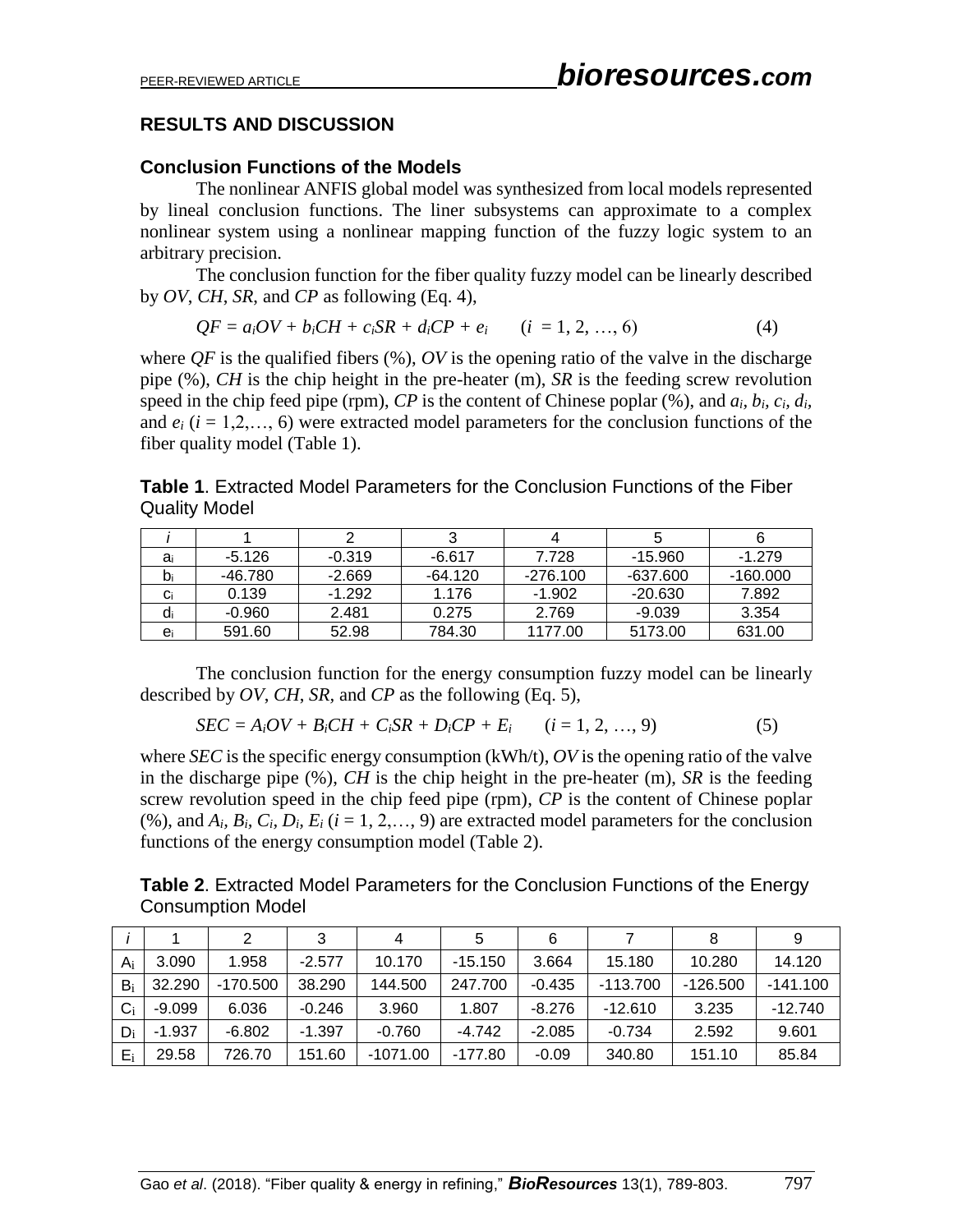Based on the models, accurate values of the fiber quality and energy consumption can be obtained online by controlling the inputs. The models were used as soft sensors that provided the operator with an online estimate of the fiber quality, which saved a lot of time required by experiments and labor costs.

# **Training Results**

To assess the results of the fiber quality and energy consumption models, the performance of the multiple linear regression (MLR) with the ANFIS-SCM was compared. Assessment indicators were the relative error, mean absolute error (MAE), mean relative error (MRE), and root mean square error (RMSE), and they are defined according to the following formulas, respectively,

1. Relative error:

$$
\delta = \frac{|y_i - \hat{y}_i|}{y_i} \times 100\% \tag{6}
$$

2. Mean absolute error:

$$
MAE = \frac{1}{n} \sum_{i=1}^{n} \left| y_i - \hat{y_i} \right| \tag{7}
$$

3. Mean relative error:

$$
MRE = \frac{1}{n} \sum_{i=1}^{n} \left| \frac{y_i - \hat{y}_i}{y_i} \right| \tag{8}
$$

4. Root mean square error:

$$
RMSE = \sqrt{\frac{1}{n} \sum_{i=1}^{n} (y_i - \hat{y}_i)^2}
$$
(9)

where  $y_i$  are the actual outputs and  $\hat{y}$  $\hat{y}_i$  are the FIS outputs.



**Fig. 7.** Comparison of the actual outputs to the FIS outputs based on the training data: (a) qualified fibers, (b) relative error of QF, (c) SEC, and (d) relative error of SE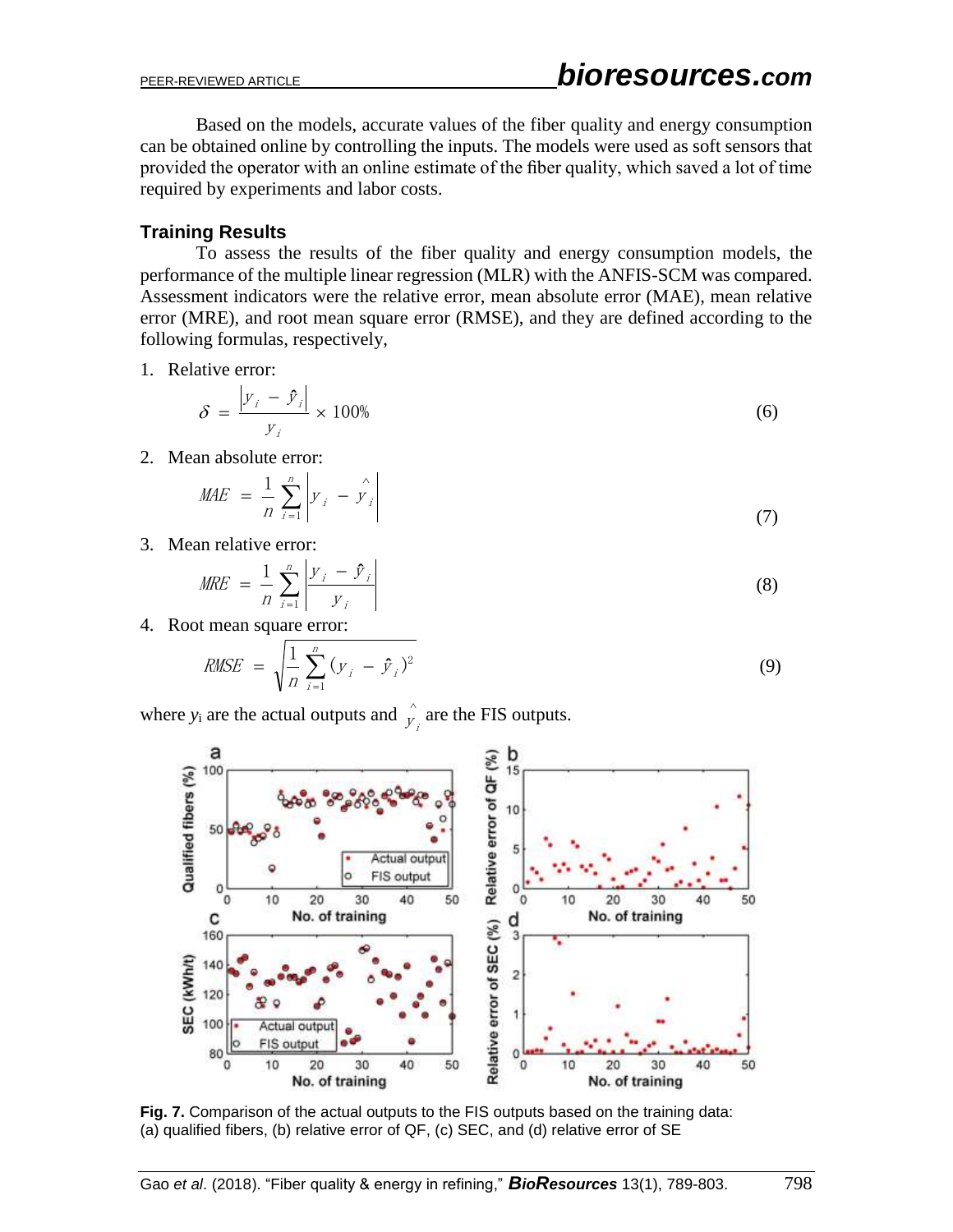Based on the training data, the comparison of the actual outputs and the FIS outputs are shown in Fig. 7. The actual outputs are similar to the FIS outputs for both QF (Fig. 7a) and SEC (Fig. 7c). As described by Fig. 7b, the maximum relative error for fiber quality was 11.68%. The maximum relative error for SEC was 2.92% (Fig. 7d). It can be concluded that the built ANFIS-SCM models had good prediction effect.

Based on the training data, the comparison of the actual outputs and the FIS outputs are shown in Fig. 7. The actual outputs are similar to the FIS outputs for both QF (Fig. 7a) and SEC (Fig. 7c). As described by Fig. 7b, the maximum relative error for fiber quality was 11.68%. The maximum relative error for SEC was 2.92% (Fig. 7d). It can be concluded that the built ANFIS-SCM models had good prediction effect.

We compared the errors of ANFIS-SCM with that of MLR based on the training data, and the detailed results are listed in Table 3. In Table 3, we can see that, on the basis of MAE, the ANFIS-SCM achieved decreases of 67.05% and 95.66% compared to the MLR, respectively. Similar results can be obtained from the other errors such as MRE with decreases of 85.90% and 95.80% and RMSE with decreases of 75.57% and 93.25%. The ANFIS-SCM has better performance than MLR in prediction.

| Table 3. Comparison of Errors between ANFIS-SCM and MLR based on the |  |
|----------------------------------------------------------------------|--|
| Training Data                                                        |  |

| Models        | Algorithms | MAE     | MRE (%) | <b>RMSE</b> |
|---------------|------------|---------|---------|-------------|
|               | ANFIS-SCM  | 2.5558  | 2.3800  | 2.8084      |
| Fiber quality | MLR        | 7.7564  | 16.8762 |             |
| Energy        | ANFIS-SCM  | 0.5718  | 0.4800  | 1.0925      |
| consumption   | MLR        | 13.1833 | 11.4212 | 16.1837     |

The results indicated that the fiber quality and energy consumption models through ANFIS-SCM during refining could satisfy the modeling accuracy because of their small predictive errors. Accurate values of the fiber quality and energy consumption can be obtained online by controlling the production parameters.

### **Validation of the Accuracy of the Models**

To validate the accuracy of the fiber quality and energy consumption models, checking data was used at each epoch. The checking data also prevents over-fitting and verifies the ANFIS models (Nilashi *et al*. 2016).

The FIS outputs of the checking data were obtained based on the models. Based on the checking data, a comparison of the actual outputs and the FIS outputs is shown in Fig. 8. The actual outputs are similar to the FIS outputs for both qualified fibers (Fig. 8a) and SEC (Fig. 8c). As depicted in Fig. 8b, the maximum relative error for fiber quality was 8.57% (Fig. 8b). The maximum relative error for SEC was 12.90% (Fig. 6d). It can be known that the built ANFIS-SCM models have good generalization performance.

Errors were also compared for the ANFIS-SCM relative to MLR based on the checking data, and the detailed results are listed in Table 4. From Table 4, one can see that on the basis of MAE, the ANFIS-SCM achieved decreases of 34.93% and 31.83% compared to the MLR, respectively. Similar results can be obtained from the other errors such as MRE with a decrease of 69.56% and 34.79% and RMSE with a decrease of 70.99% and 75.12%. The ANFIS-SCM exhibited better performance than MLR in generalization.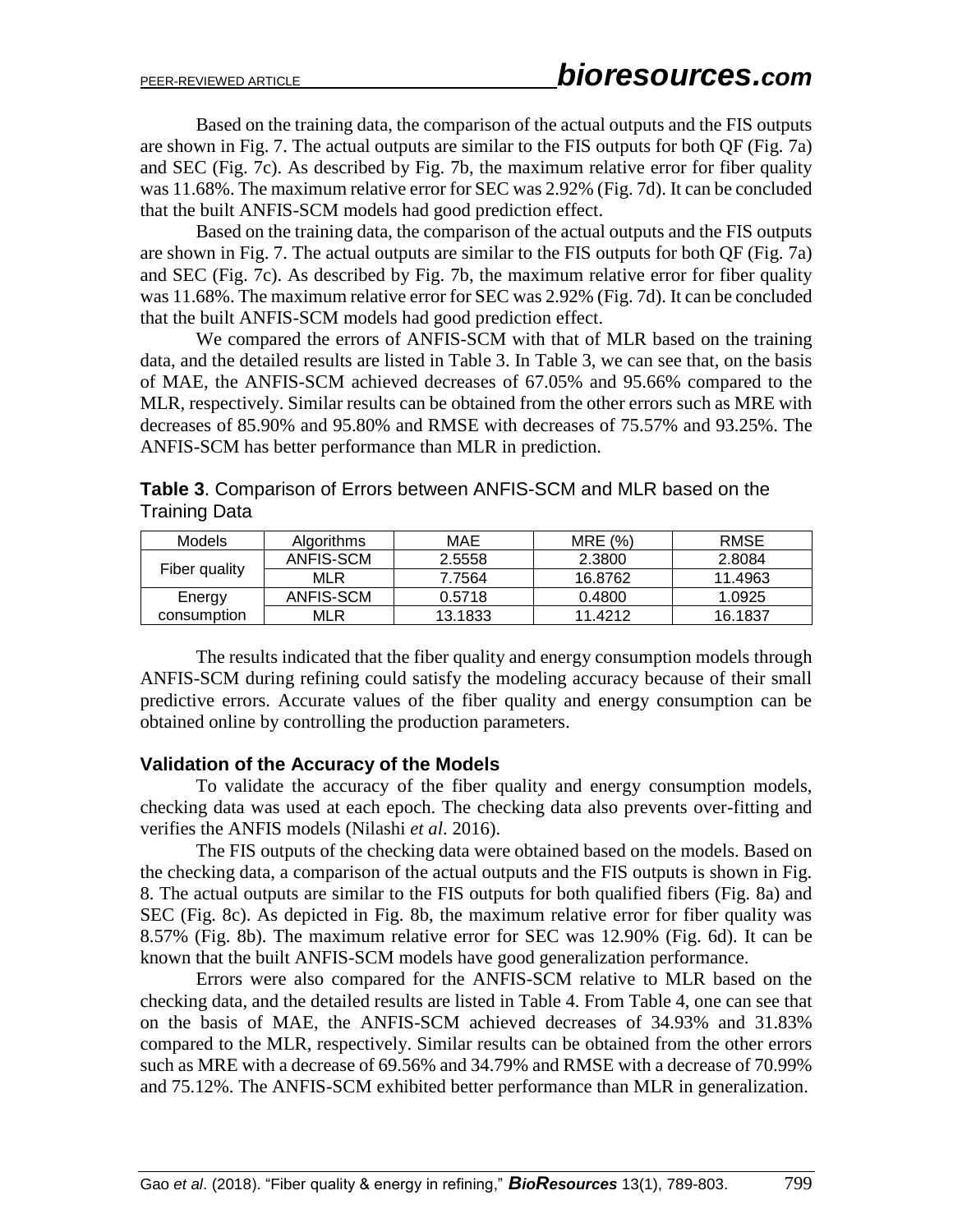

**Fig. 8.** Comparison of the actual outputs to the FIS outputs based on the checking data: (a) qualified fibers, (b) relative error of QF, (c) SEC, and (d) relative error of SEC

| Table 4. Comparison of Errors among ANFIS-SCM and MLR based on the |  |
|--------------------------------------------------------------------|--|
| <b>Checking Data</b>                                               |  |

| Models        | Algorithms | MAE     | MRE (%) | RMSE    |
|---------------|------------|---------|---------|---------|
|               | ANFIS-SCM  | 5.9123  | 4.1400  | 4.0052  |
| Fiber quality | <b>MLR</b> | 9.0866  | 13.6017 | 13.8083 |
| Energy        | ANFIS-SCM  | 9.7060  | 6.7200  | 4.1568  |
| consumption   | MLR        | 14.2389 | 10.3053 | 16.7093 |

The validation demonstrated that the predictive errors of the fiber quality and energy consumption fuzzy models based on ANFIS-SCM were small enough to precisely predict the practical production.

# **Minimum of Energy Consumption**

The optimization results are shown in Table 5.

| Table 5. Optimization Results of Quality Errors |  |
|-------------------------------------------------|--|
|-------------------------------------------------|--|

|           |     |     |     |     | G   |      |
|-----------|-----|-----|-----|-----|-----|------|
| Fval      |     |     |     |     |     |      |
| SR (rpm)  | 62  | 40  | 74  | 53  | 74  | 72   |
| CH(m)     | 4.6 | 5.0 | 5.7 | 5.4 | 4.6 | 4.6  |
| OV (%)    | 40  | 26  | 97  | 49  | 37  | 13.5 |
| (%)<br>СP | 17  | 23  | 21  | 18  | 26  | 42   |

On the premise of guaranteeing that the content of qualified fiber reached 50%, parameters were input into the fiber energy consumption fuzzy model as shown in Table 6.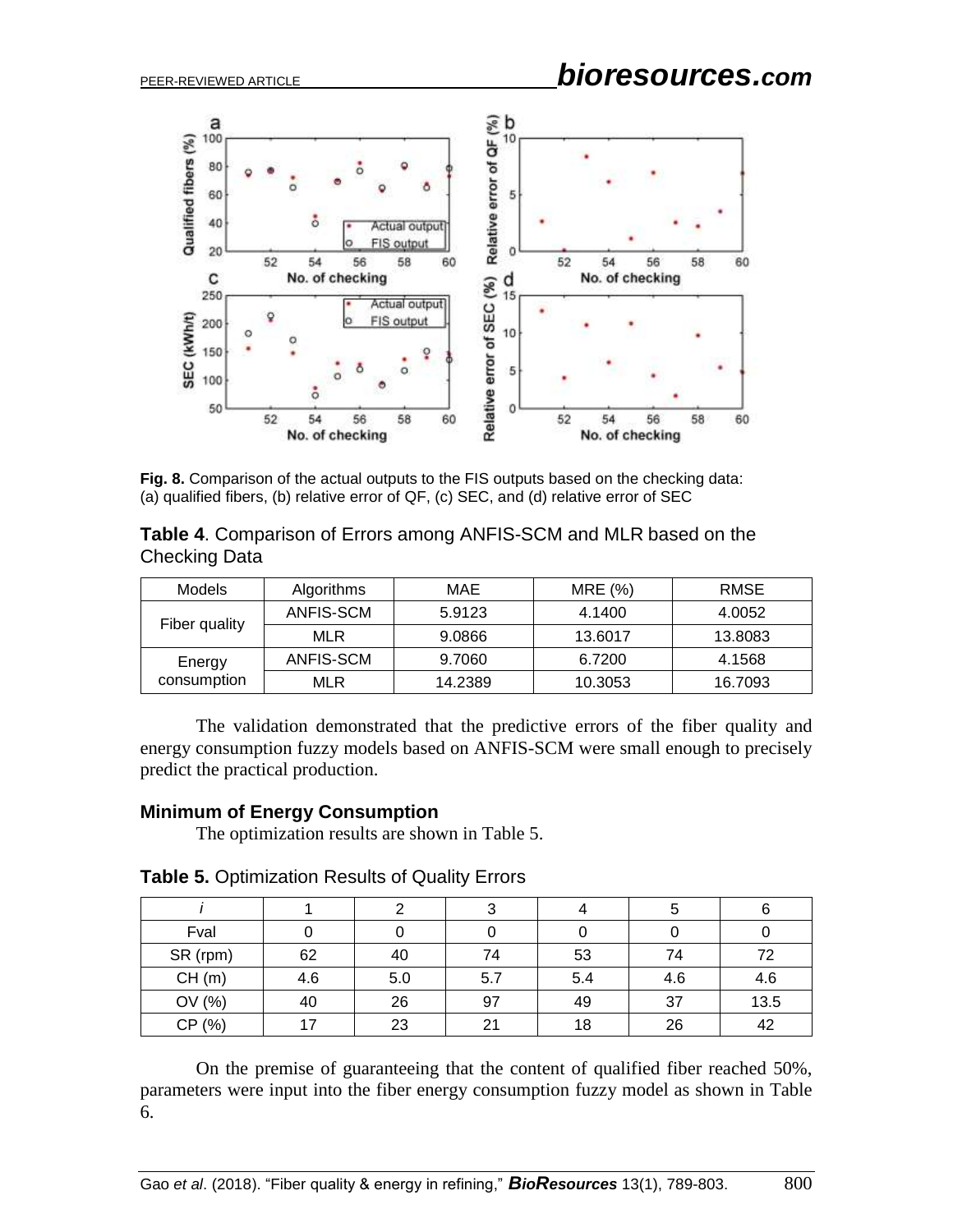|             |        | 2     | 3      |       | 5      | 6      |
|-------------|--------|-------|--------|-------|--------|--------|
| SR (rpm)    | 62     | 40    | 74     | 53    | 74     | 72     |
| CH(m)       | 4.6    | 5.0   | 5.7    | 5.4   | 4.6    | 4.6    |
| OV(%)       | 40     | 26    | 97     | 49    | 37     | 13.5   |
| CP (%)      | 17     | 23    | 21     | 18    | 26     | 42     |
| SEC (kWh/t) | 129.16 | 84.67 | 126.04 | 41.51 | 182.83 | 186.67 |

**Table 6.** Energy Consumption for Qualified Fiber Reaching 50%

Table 6 illustrates that, when SR was 53 r/min, CH was 5.4 m, OV was 49%, and CP was 18%, the minimum energy consumption was 41.51 kWh/t.

The modeling and optimization of fiber quality and energy consumption are beneficial to the improvement of fiber production efficiency, and revealed a promising trend on potential energy savings in MDF production.

### **CONCLUSIONS**

- 1. The fiber quality and energy consumption fuzzy models were developed based on the ANFIS and subtraction clustering. The models can be used to predict fiber quality and energy consumption during the refining process.
- 2. The predictive mean relative errors of the fiber quality and energy consumption were 2.38% and 0.48%, respectively, using the training data, indicating that the models had a high predictive accuracy. The predictive mean relative errors of the fiber quality and energy consumption were 4.14% and 6.72%, respectively, using the checking data, also indicating that the models had a high accuracy and reliability.
- 3. The simulated annealing was used to optimize the refining process, and the input parameters were obtained on the premise of meeting the minimum requirement of fiber quality. Based on the fuzzy model for energy consumption, the minimum energy consumption was determined as 41.51 kWh/t, which can satisfy the requirements of fiber quality at the cost of the minimum energy consumption.

### **ACKNOWLEDGMENTS**

The authors are grateful for the support of the Specialized Research Fund for the Doctoral Program of Higher Education of China (Grant No. 20130062110005) and the Graduate student independent innovation fund project (Grand No. 2572017AB17).

# **REFERENCES CITED**

Berg, J. E., Gulliksson, M. E., and Gradin, P. A. (2008). "On the energy consumption for crack development in fibre wall in disc refining - A micromechanical approach," *Holzforschung* 63(2), 204-210. DOI: 10.1515/HF.2009.040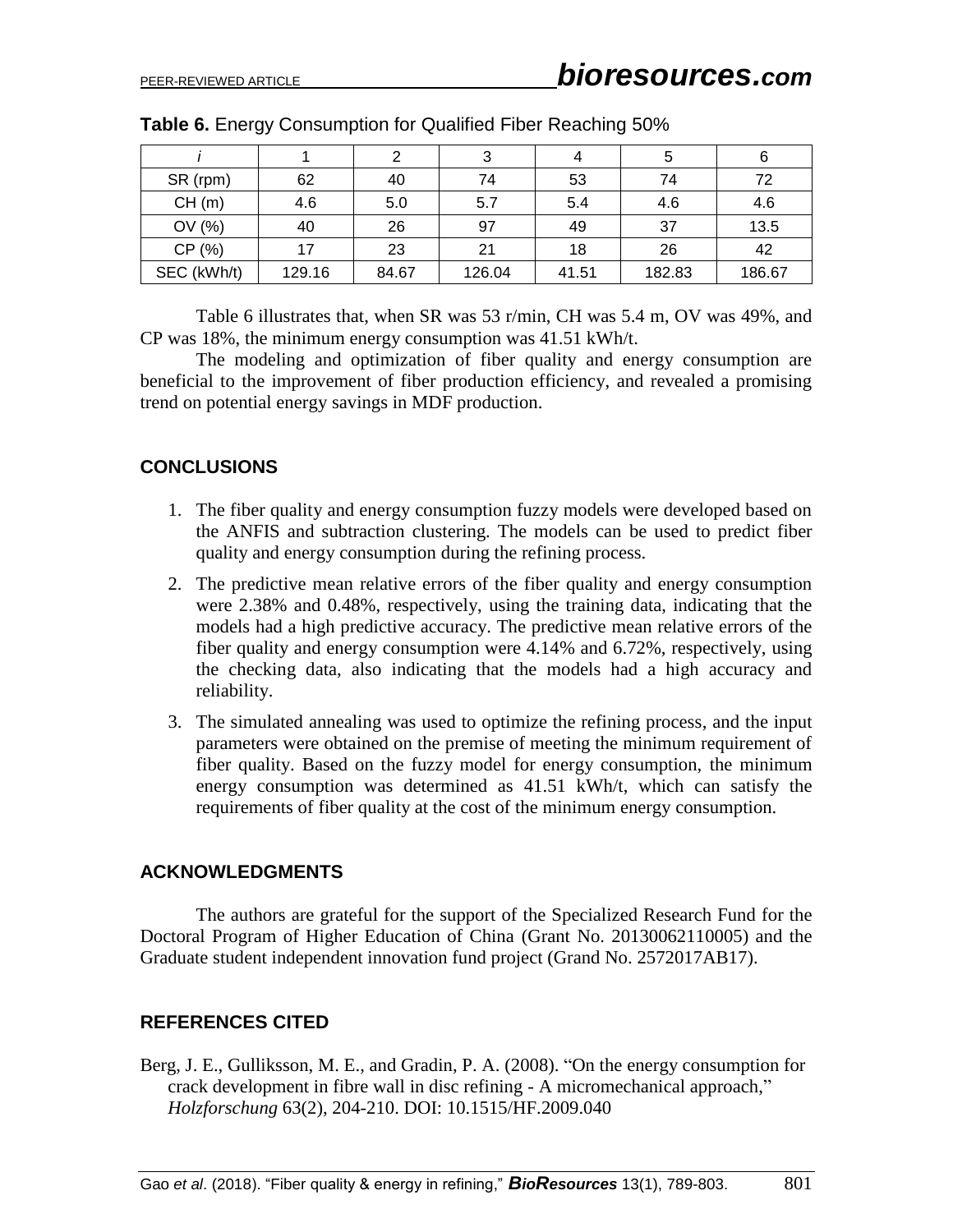- Çakıt, E., and Karwowski, W. (2017). "Estimating electromyography responses using an adaptive neuro-fuzzy inference system with subtractive clustering," *Human Factors and Ergonomics in Manufacturing & Service Industries* 27(4), 177-186. DOI: [10.1002/hfm.20701](https://doi.org/10.1002/hfm.20701)
- Chen, G. (2012). *Model Analysis and Experimental Study on Mechanism of Thermomechanical Refining Plate Separating Fiber*, Ph.D. Dissertation, Northeast Forestry University, Harbin, China.
- Chiu, S. L. (1994). "Fuzzy model identification based on cluster estimation," *Journal of Intelligent & Fuzzy Systems* 2, 267-278. DOI: [10.1109/91.324806](https://doi.org/10.1109/91.324806)
- Fan, X. , Li, X., Chen, X., and Yang, G. (2015). "Thermal state control model of gratekiln pellet based on substractive clustering ANFIS," *Iron & Steel* 50(11), 21-26. DOI: 10.13228/j.boyuan.issn0449-749x.20150070
- Fattahi, H., and Karimpouli, S. (2016). "Prediction of porosity and water saturation using pre-stack seismic attributes: A comparison of Bayesian inversion and computational intelligence methods," *Computational Geosciences* 20(5), 1075-1094. DOI: [10.1007/s10596-016-9577-0](https://doi.org/10.1007/s10596-016-9577-0)
- Hua, J., Chen, G., Xu, D., and Shi, S. Q. (2012). "Impact of thermomechanical refining conditions on fiber quality and energy consumption by mill trial," *BioResources* 7(2), 1919-1930. DOI: 10.15376/biores.7.2.1919-1930
- Jang, J. R. (1993). "ANFIS: Adaptive-network-based fuzzy inference systems," *IEEE Transactions on Systems Man & Cybernetics* 23(3), 665-685. DOI: [10.1109/21.256541](https://doi.org/10.1109/21.256541)
- Jang, J. S. R., Sun, C. T., and Mizutani, E. (1996). *Neuro-Fuzzy and Soft Computing: A Computational Approach to Learning and Machine Intelligence*, Prentice-Hall, Inc., New Jersey, USA.
- Karlström, A., and Eriksson, K. (2014). "Fiber energy efficiency Part IV: Multi-scale modeling of refining processes," *Nordic Pulp & Paper Research Journal* 29(3), 409- 417. DOI: [10.3183/NPPRJ-2014-29-03-p409-417](https://doi.org/10.3183/NPPRJ-2014-29-03-p409-417)
- Li, J. G., Pang, S. S., and Scharpf, E. W. (2007). "Modeling of thermal energy demand in MDF production," *Forest Products Journal* 57(9), 97-104.
- Nilashi, M., Ibrahim, O., Ahani, A. (2016). "Accuracy improvement for predicting parkinson's disease progression," *Scientific Reports* 6, 34181. DOI: 10.1038/srep34181
- Runkler, T. A., Gerstorfer, E., Schlang, M., Jünnemann, E., and Villforth, K. (2001). "Fuzzy clustering for data compression, modeling, and optimization in recovered paper industry," *European Journal of Control* 7(1), 67-74. DOI: [10.1016/S0947-](https://doi.org/10.1016/S0947-3580(01)70941-7) [3580\(01\)70941-7](https://doi.org/10.1016/S0947-3580(01)70941-7)
- Runkler, T. A., Gerstorfer, E., Schlang, M., Junnemann, E., and Hollatz, J. (2003). "Modelling and optimisation of a refining process for fibre board production," *Control Engineering Practice* 11(11), 1229-1241. DOI: [10.1016/S0967-](https://doi.org/10.1016/S0967-0661(02)00233-2) [0661\(02\)00233-2](https://doi.org/10.1016/S0967-0661(02)00233-2)
- Shi, J. L., Zhang, S. Y., and Riedl, B. (2006). "Multivariate modeling of MDF panel properties in relation to wood fiber characteristics," *Holzforschung* 49(6), 1-293[.](https://doi.org/10.1515/HF.2006.046) DOI: [10.1515/HF.2006.046](https://doi.org/10.1515/HF.2006.046)
- Soualhi, A., Razik, H., Clerc, G., and Doan, D. D. (2013). "Prognosis of bearing failures using hidden Markov models and the adaptive neuro-fuzzy inference system," *IEEE Transactions on Industrial Electronics* 61(6), 2864-2874. DOI: [10.1109/TIE.2013.2274415](https://doi.org/10.1109/TIE.2013.2274415)